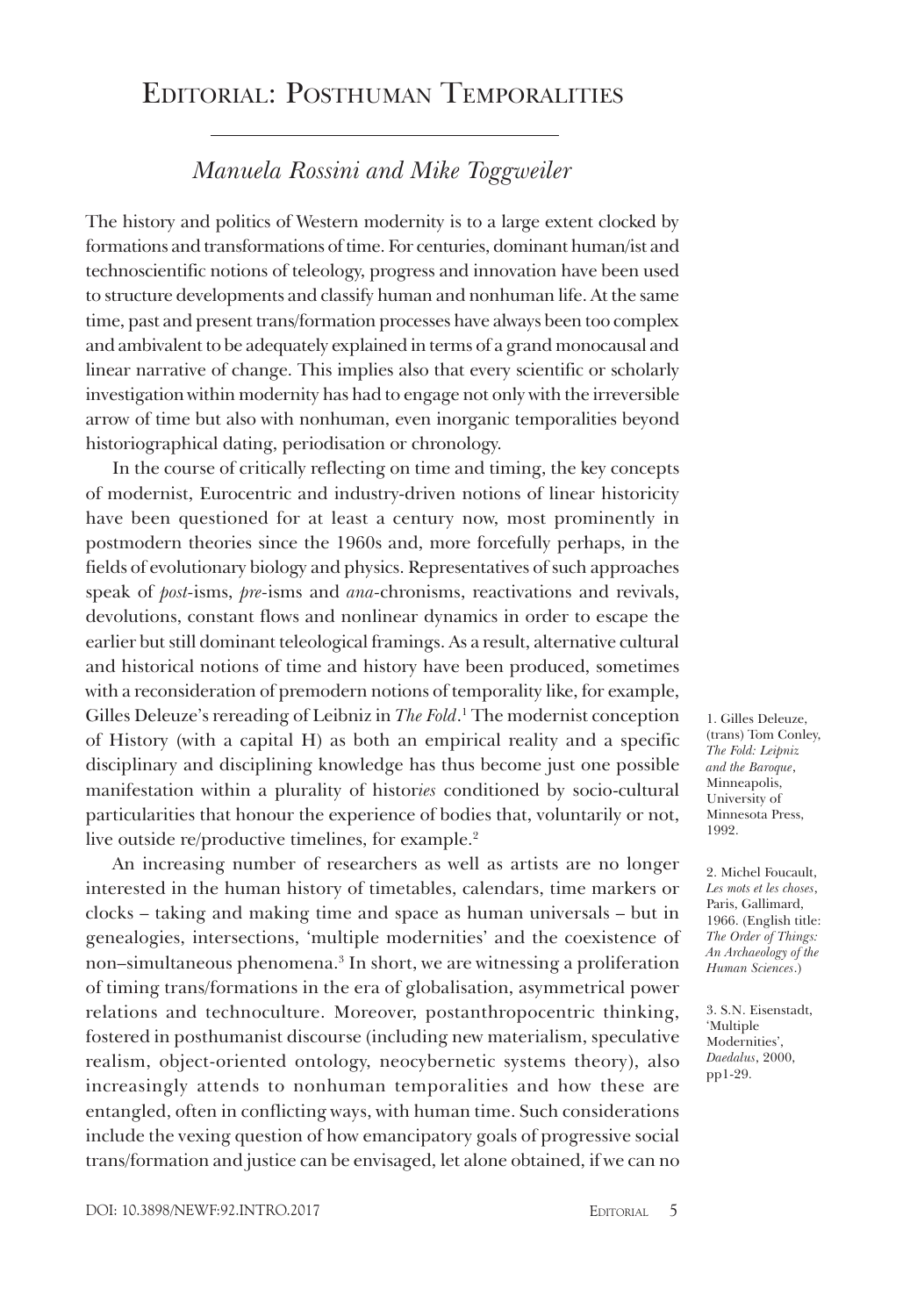4. Special double issue on neoliberal culture of *New Formations* 80/81, 2013, ed. Jeremy Gilbert.

## [5. www.criticalpost](www.criticalposthumanism.net)  humanism.net

6. Jean-François Lyotard, Geoffrey Bennington and Rachel Bowlby (trans), *The Inhuman: Reflections on Time*, Cambridge, Polity Press, 1991, p24.

7. Stefan Herbrechter, *Posthumanism. A Critical Analysis*, London, Bloomsbury, 2013, p16.

8. See for example Zakiyyah Iman Jackson, 'Outer Worlds: The Persistence of Race in Movement, Beyond the Human'. *GLQ: A Journal of Gay and Lesbian Studies*, 21.2-3, June 2015, pp215-246.

longer ground our theories and political practices in enlightened narratives of humanist progress and liberation. How, for example, are we to think of social progress and innovation outside 'neoliberal culture' with its notion of modernity that has left too many of its constituting Others behind? 4 Or is the very idea of change and political intervention perhaps always already infected by notions of linear development, and therefore making the use of such notions a strategic necessity for an alternative 'progressive' politics? Given the numerous shortcomings of modernity, how can we offer effective strategies for trans/formations to the better, and how do we quantify and qualify that 'better'? In short, is there a positive potential or legacy *within*  modernity and humanism to rethink time for an emancipatory politics in the here and now?

Such problems have no easy solutions. We do not believe, in fact, that it is possible – or even desirable – to leave the fast-speed train of postmillennial capitalism. Our choice is to stay on board, rather, and deal with these complex questions head-on. The seemingly liberating dream of hopping off the modernist machine, bringing it to a standstill or smashing it into pieces in order to step into new horizons is caught within an onto-teleological forgetfulness and is thus itself highly contaminated by a delusive accelerationist discourse, coupled to a measured, linear and enclosed understanding of timespace. Our stance is that of a *critical* posthumanism<sup>5</sup> as a set of discourses (notably Derridean deconstruction) within critical and cultural theory about the posthuman condition that, in analogy to postmodernism as a 'working through' of modernism,<sup>6</sup> understands the 'post-' not as 'after' or 'before' (following the end of something or someone) but as both after and before. This ambiguity, as Stefan Herbrechter argues, is the space 'in between finality and renewal', where it is possible to think and imagine the human – and by analogy time – *otherwise*. 7 By the same token, we resist tuning into an apocalyptic, hysterical or even 'pornographic' (see Claire Colebrook's essay in this issue) song of 'moving beyond' or nostalgically 'returning' to and thus perpetuating the usual trajectory of birth and death. To charismatically move 'beyond' or 'after' the human or humanism dangerously bypasses more complex readings of all-too-real and all-too-humanist metaphysics, along with its highly effective conceptions of species, race, time, space and, not least of all, knowledge. To 'move beyond' in such fashion would essentially be complicit with Eurocentric transcendentalism and thanatophilia.<sup>8</sup>

The political and strategic shift would be to embrace the multiple, relational, ambivalent, incompatible, fragmented, ephemeral, discontinuous, and dissonant in order to see, hear and feel differently. Such a heightened sensitivity allows us to connect with the good vibes around us, to tune into other, also nonhuman tempi. In times of perpetual and unsustainable acceleration, the solution is not de-acceleration or a return to a pastoral life of slow food. Radically dismissing certain stories and metaphors (like the treadmill, for example) will not do as a radical gesture. We need to find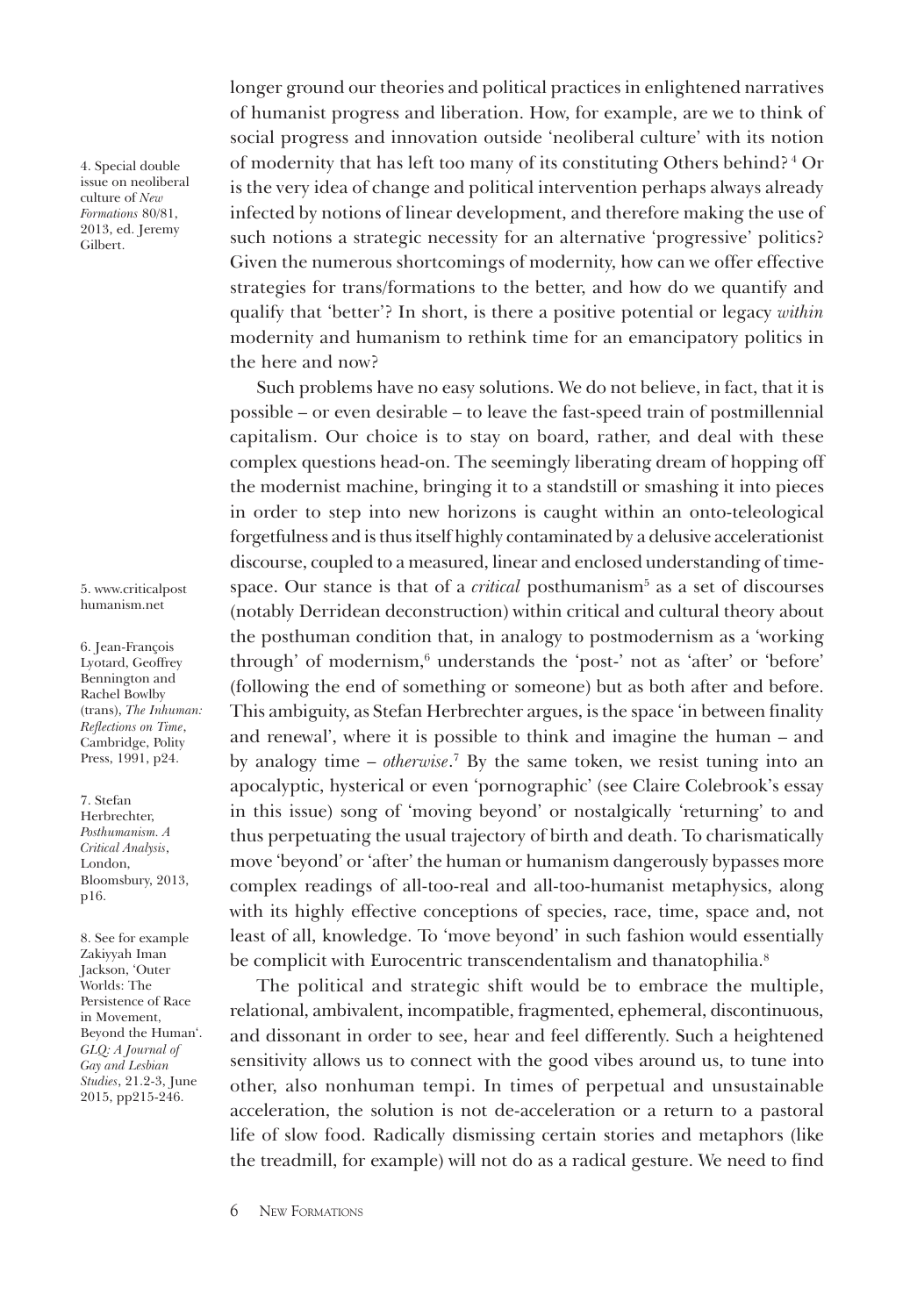alternative *readings* of them and to create a more critical awareness of the politics of rhythm. With this aim in mind, the authors of this special issue revisit and complicate modernist technologies such as agriculture, clocktime or reproductive sex in an attempt to redesign, rework, reread, rewrite, respond responsively and look at what is going on (and on and on) with eyes wide open. They explore the potential of (non)linear conceptions and phenomena of time and temporality from historical, theoretical/philosophical, social, literary and cultural, material/physical and queer perspectives for a transformative politics, being both programmatic and connecting to pressing aspects of present-day economies and more-than-human ecologies.

Running on a gym treadmill, Jean Paul Martinon's essay offers a palpable instance of the domination of contemporary human existence by a rationalised notion of time-space ruled by calculability, accessibility, and proximity. While accelerationist philosophy sees the reason for the problem of time's shackles in the continuous productive belt of modern capitalist society, in globalisation, or increasing technological developments, Martinon suggests a more complex analytical framework and an alternative reading of living on a metaphorical treadmill. Drawing on Heidegger's fourfold, he argues that being on the treadmill, 'I' am at once a measurable distance in time-space (a body *in* space and time) which can be accessed by the ontic sciences *and* an immeasurable one, i.e. what gives the possibility of the measurable distance in the first place. 'I' am dis-stance – with the hyphenation marking a state of being in-between a (measurable) chronological time and an (immeasurable) originary time, a time out of synch. Once we surrender to the conditional ground of the treadmill, once we are in touch and synchronicity again with our very conditionality, we might well open up alternatives to measured and 'dis-stanceless' treadmill lives and take a new political 'stance'.

Elizabeth Freeman also highlights the potential of bodily performance to do time otherwise. Starting with a detailed critique of how sex manuals tie bodies into simultaneity, her essay focuses on the restaging of Tino Sehgal's performance installation *Kiss* (2007) and the earlier work *This Progress* (2006) by the artistic duo Gerard & Kelly in *You Call this Progress?* (2010) and *Reusable Parts/ Endless Love* (2011), the reworking of their own cross-medial rearrangement of Sehgal's heteronormative pieces. Their performances, as well as Freeman's analysis of them, demonstrate that temporal politics is also sexual politics. Gaps during remediation are paralleled by the asynchronous intercourse of the partners, which creates rhythms outside 'pure' synchronicity and the apparently seamless, machinic time flow of (re-)production. As in her influential monograph *Time Binds*, 9 Freeman's essay unmasks the chrononormativity and chronobiopolitics of conventional representations of intimacy and pleasure as well as norms of immediacy and proximity while foregrounding aesthetic practices that queer time to forge new social relations as bodies move against the capitalist, nationalist and heterosexual current. A kiss is a kiss is a kiss.

9. Elizabeth Freemann, *Time Binds: Queer Temporalities, Queer Histories*, Durham, Duke University Press, 2010.

Similarly, Michelle Bastian shows that a clock is never just a clock. Her essay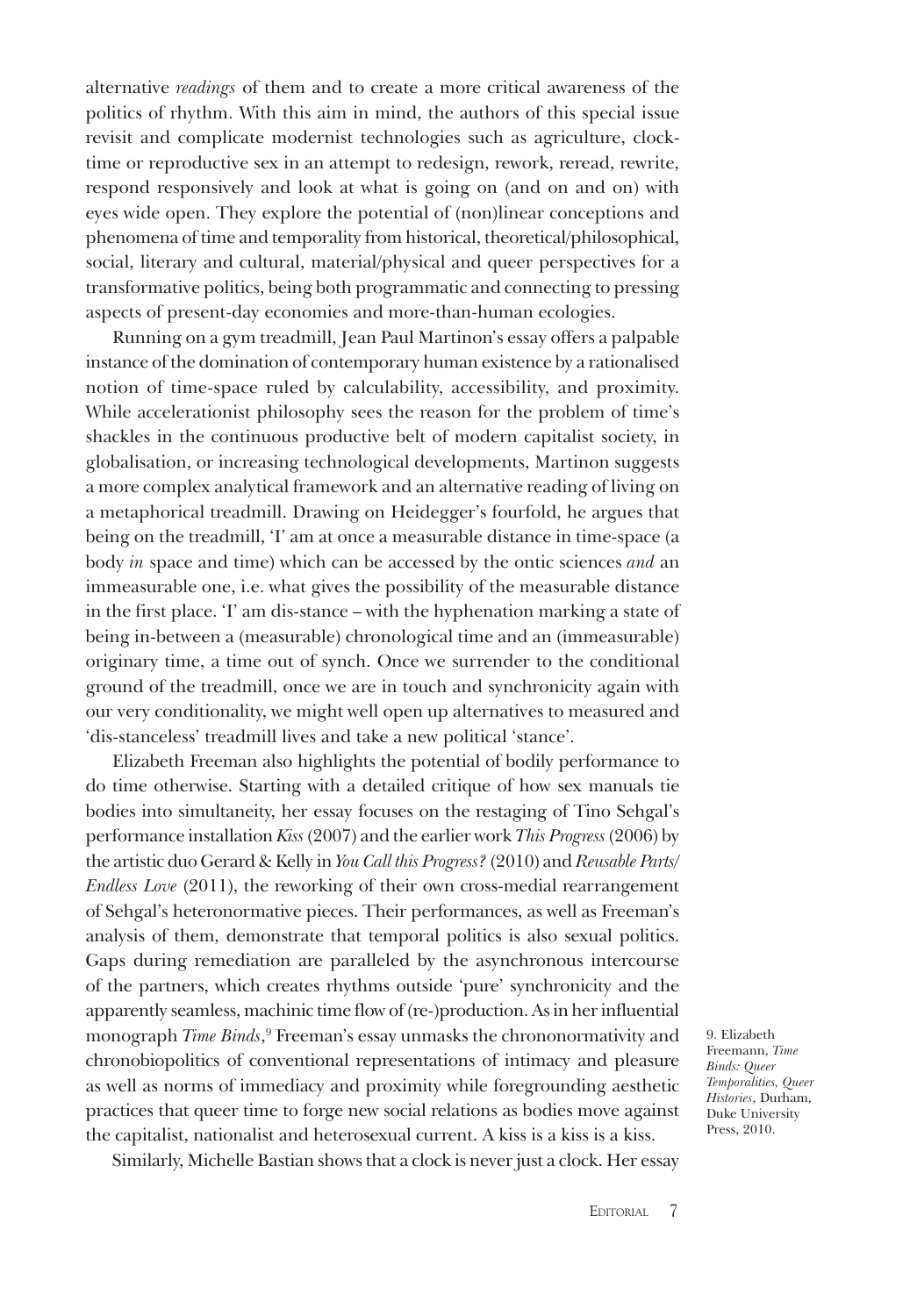contributes to the rethinking of modern clocks as mere symbols of capitalist forms of control and domination detrimental to humanity. She argues that clocks do not have to be intrinsically tied to linear and objective time, nor are they always already complicit with Western capitalist clock-time. Drawing inspiration from critical cartography, Bastian calls for a critical horology, which parallels the former's redesigning of maps as tools for liberatory goals and the forging of more inclusive, sustainable and socially-just times. Although clocks rarely appear in critical, participatory or activist methodologies, there exist many examples of inspiring interventions that undermine readings of clocks as a device that flattens out experience (as described by Bergson, Heidegger, Husserl) and understand them as nonuniform and open to transformation instead. When clocks are redesigned, they may well also in their turn challenge, if not transpose dominant understandings of time.

Clocks of various kinds also trouble time in Karen Barad's essay: The 'Doomsday Clock' of 1947; the melted clocks when the atomic bombs hit Hiroshima at 08:15am on 6 August 1945, with an image of one of them on the cover of this issue; and the first atomic clock, construed in 1949. Employing her own method of diffraction, she reads these clocks and the historical violence they embody through quantum physics and its entanglement with the military-industrial complex, colonialism and environmental depletion, and ties them also to different thinkers of time, ranging from Walter Benjamin to indigenous philosopher Vine Deloria. In the process, she describes both the destructive as well as deconstructive impact of what she calls 'quantum temporality' or 'spacetimematterings'. At the core of her essay is an analysis of *From Trinity to Trinity*, a semi-autobiographical novella by award-winning author Kyoko Hayash, which follows in the footsteps of a *hibakusha* (the Japanese word for a survivor of the Hiroshima and Nagasaki atomic bombings). Like this powerful literary memoir, Barad's larger political and ethico-onto-epistemological project is to set time aright again, mourning and do justice to those beings and creatures who have been placed in the void or 'empty time' of devastation caused by racism, colonialism, nationalism and human exceptionalism, showing that their lives and deaths do matter.

Echoing Barad, Elaine Gan asks how more- and other-than-human temporal ecologies in general can be coordinated better and attuned across species and disciplinary barriers. She follows the complex temporal enactment of rice through the thickets and contingency of natureculture relations, and emphasises the importance and political urgency of a more intersectional and critical approach when analysing such human-nonhuman connections. Rice as a companion species guides us through hitherto underexplored avenues for articulating conditions of sustainability and livability in what – for better or worse – is called the Anthropocene. Reading rice more closely and carefully is to trace fragile, time-sensitive, and elusive coordinations and situated stories within three related grids: first, a *longue durée* or deep history that arises from a braiding of variable rhythms and sequences; second, play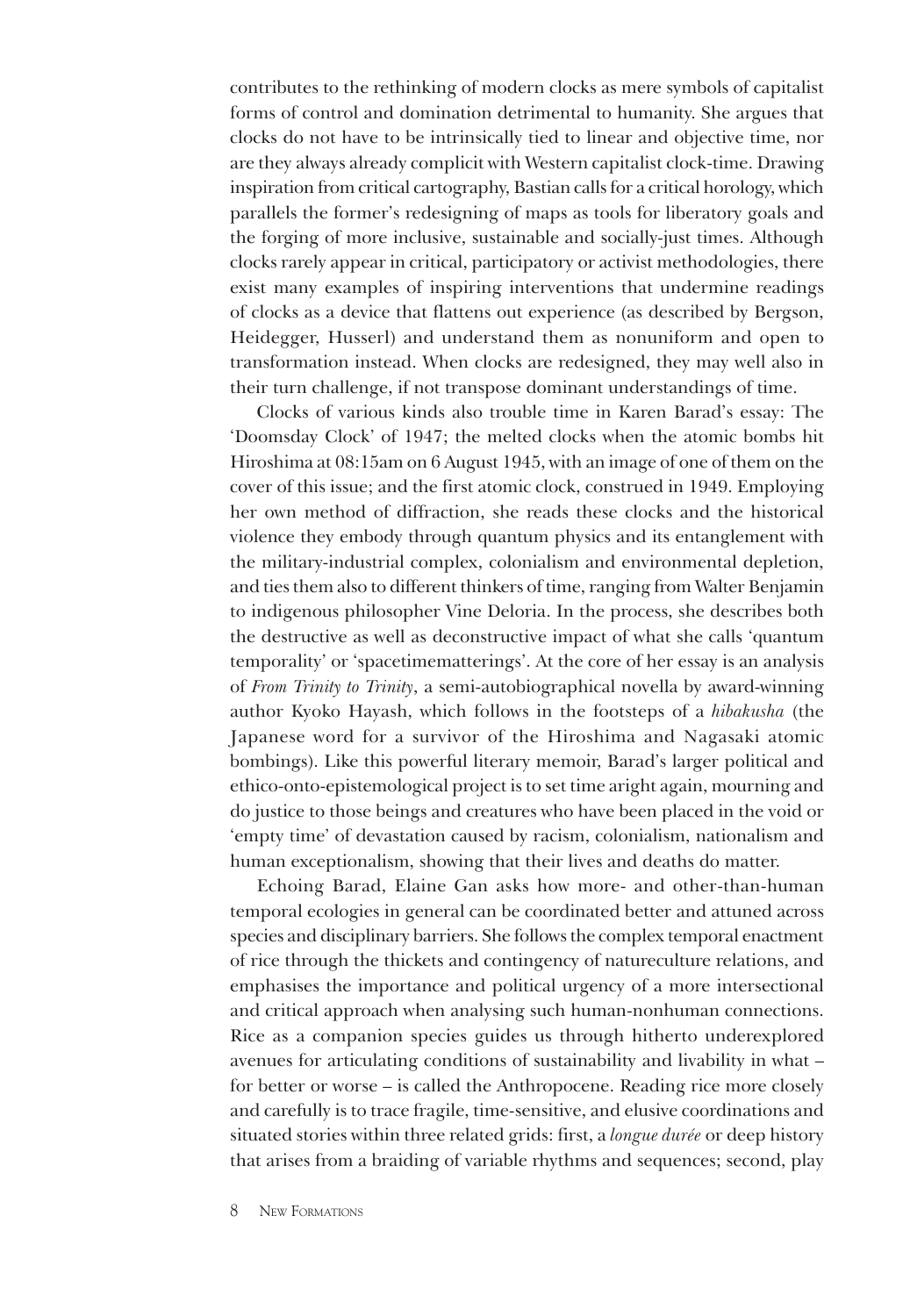as non-mimetic and recursive attunement across differences that widen the vocabulary and grammar of timing; and third, episodes of encounter. These three analytical lenses are heuristic tools that the author offers as invitations for further elaboration and political engagement.

Appropriately, the issue ends with Claire Colebrook's consideration of posthuman futures beyond a prevalent either/or-ism: either the utopian and technophilic dream of technological perfection through geo-engineering or the dystopian nightmare and very real possibility of the near-extinction of humanity and the world as 'we' have known it. In this respect, she takes issue with the catastrophism and (post)apocalyptism of many recent novels and blockbusters of the sci-fi and cli-fi genre that are precisely trapped in such exclusive disjunctions that foreclose the theorisation and imagination of a future-to-come that is open to human and nonhuman lives alike. She also reminds us that for the vast majority of earthlings, the world has always corresponded to the 'catastrophic' reality feared by the privileged few. While being partly sympathetic towards Bruno Latour and Bernard Stiegler, Colebrook also points out their humanist faultlines. She finds more posthumanist and nonlinear propositions of futurity in the writings of process thinkers, most prominently Gilles Deleuze who, in his turn, influenced anthropologist Eduardo Viveiros de Castro. These theories of dynamic becomings invite us to joyfully travel along 'incompossible lines of time' where the human is not necessarily the maker of history and the future, and might not even have a place in it.

Our journey provided many encounters with posthuman temporalities, beginning in the underground and ending up in the darkly clouded, foreboding sky of allegedly catastrophic times. The 'beyond' and 'after' and other teleological claims should be left to the gods and goddesses or theologians; let us mortal humans re-imagine and trans/form temporal culture in the here and now – a culture in which the human remains the main agent and locus of responsibility, ethics and politics.

**Manuela Rossini** works at the University of Basel as an administrator but continues to pursue matters of concern as an independent scholar and General Editor of the Critical Posthumanism Network as well as the book series *Experimental Practices* (Brill) and *Entanglements* (MDPI). She holds an MA in English and Spanish Philology (Basel), a second MA in Critical and Cultural Theory (Cardiff), and a PhD in English Literature (Basel). She also acts as the President and Executive Manager of the European Society for Science, Literature and the Arts (SLSAeu) and co-edited *The Routledge Companion to Literature and Science* as well as *The Cambridge Companion to Literature and the Posthuman*.

**Michael Toggweiler** is the scientific coordinator of the Interdisciplinary Postgraduate Research Network and the Graduate School of the Humanities at